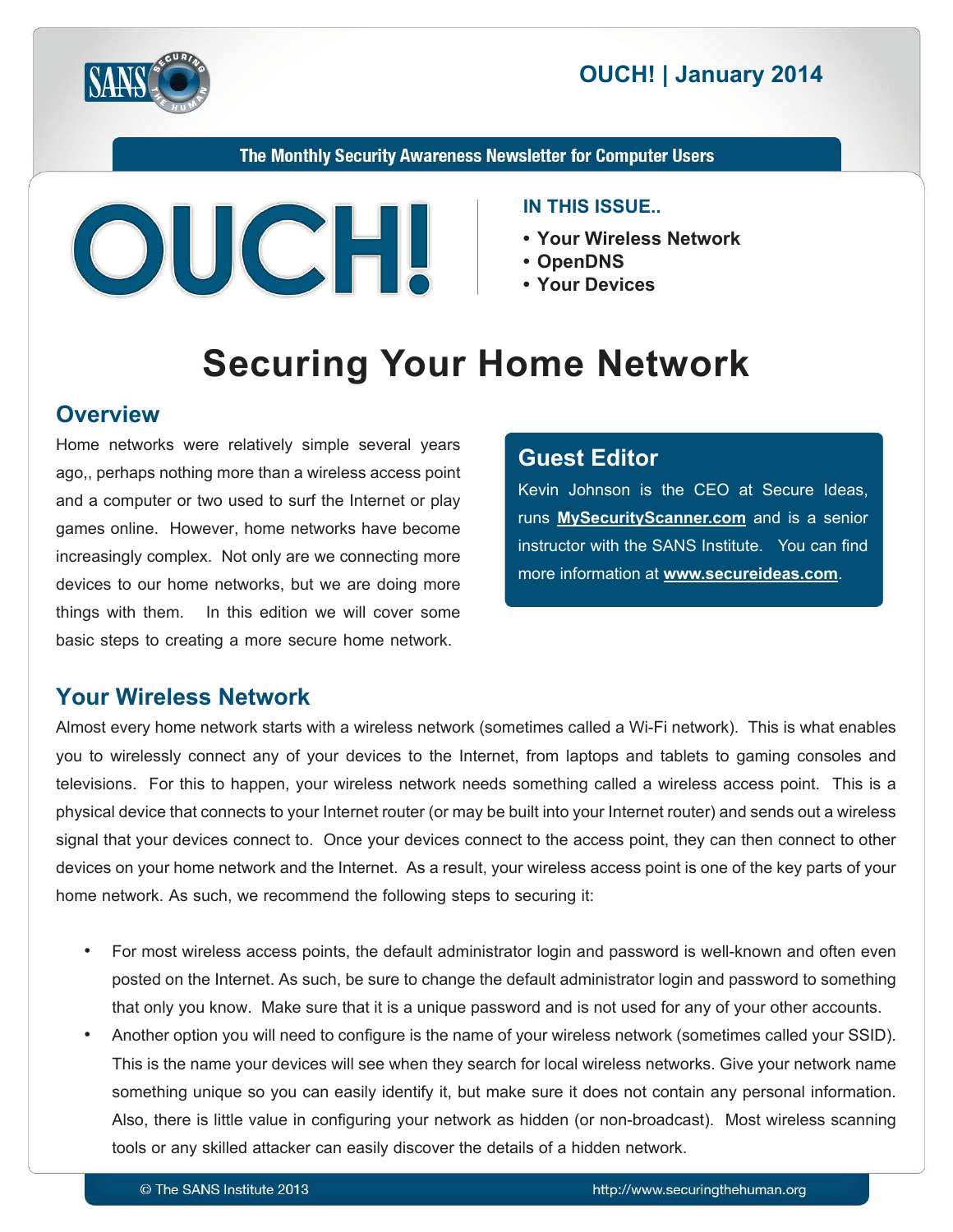## **2014 | OUCH! | January 2014**



#### **Securing Your Home Network**

The next step is ensuring that only people you know and trust can connect to and use your wireless network, and that those connections are encrypted. You want to be sure that neighbors or strangers cannot connect to or monitor your network. You can easily mitigate these risks by enabling strong security on your wireless access point. Currently, the best option is to use the security mechanism WPA2. By simply enabling this, you require a password for people to connect to your home network and, once authenticated, those connections are encrypted. Be sure you do not use older, outdated security methods such as WEP, or no security at all (which is called an open network). An open network allows anyone to connect to your wireless network without any .authentication



- Make sure the password people will use to connect to your wireless network is a strong, hard-to-guess password and that it is different from the administrator password. Remember, you most likely have to enter the password only once for each of your devices, as they will each store and remember the password.
- Many wireless access points support what is called a Guest Network. A Guest Network allows visitors to connect to your wireless access point and access the Internet, but they cannot connect to any of the devices on your home network. If you add a Guest Network, be sure to enable WPA2 and a different password for this network.
- If you can't remember the different passwords then use a password manager to securely store them.

#### **OpenDNS**

Once you have your wireless network configured, we recommend you configure your home network to use OpenDNS as your DNS servers (or a similar service, such as Norton ConnectSafe for Home). When you type a name into your browser, DNS is how your browser knows which server on the Internet to connect to. Services such as OpenDNS identify known, infected websites and stop any device connected to your home wireless network from accidentally visiting these infected websites. In addition, these services often give you the ability to filter and block objectionable